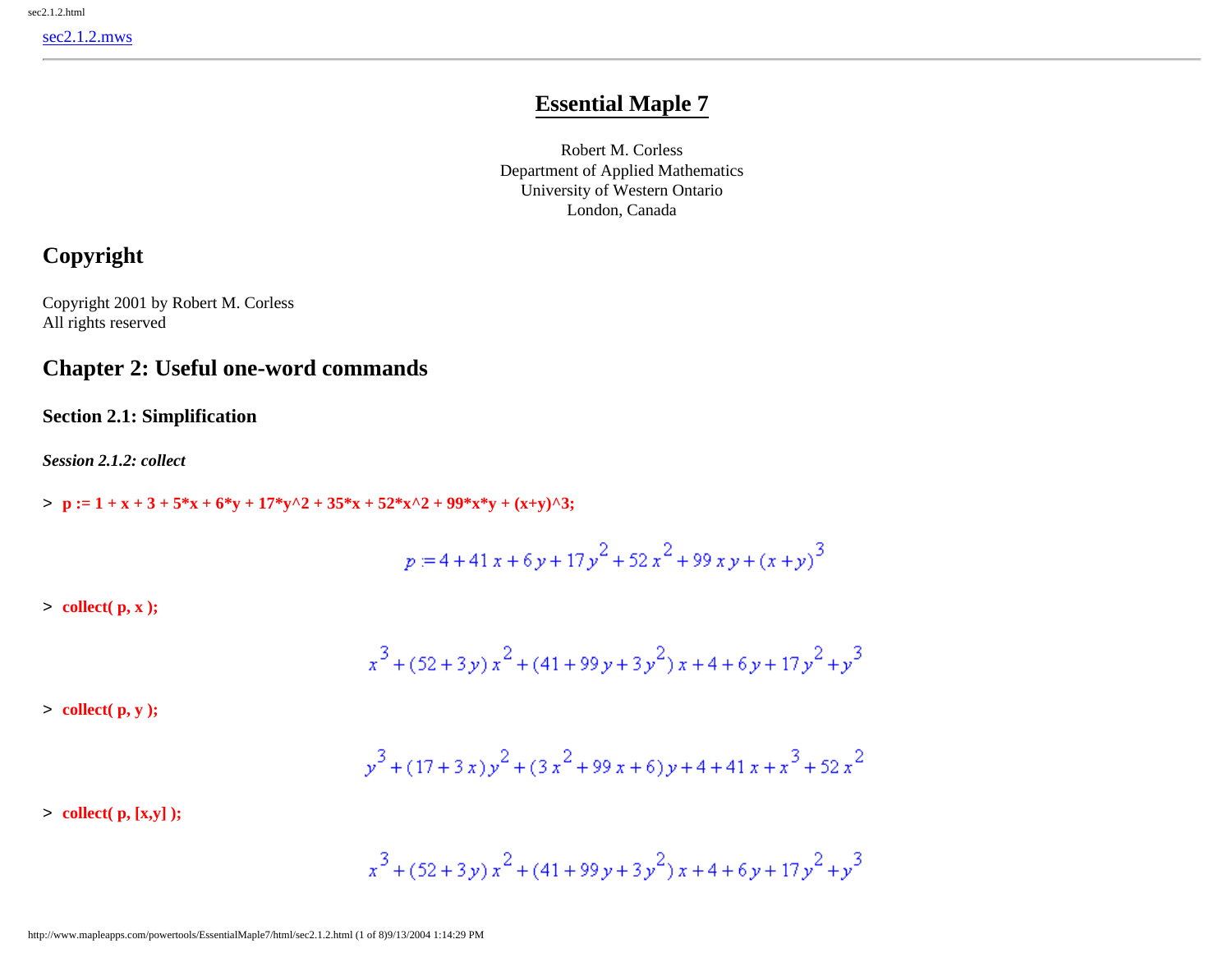> **collect( p, [x,y], distributed );**

$$
x^3 + 52x^2 + 3yx^2 + 41x + 99xy + 3y^2x + 4 + 6y + 17y^2 + y^3
$$

- > **restart;**
- > **Logistic := x** -> diff(x,t)  $x*(1-x)$ ;

$$
Logistic := x \rightarrow \left(\frac{\partial}{\partial t}x\right) - x(1-x)
$$

 $\mathcal W$ 

Think of  $y\$ as  $x_n$ \$.

 $> \text{alias}(w = v + h * v * (1-v));$ 

The following is the cubic Hermite interpolant between v and w, which is the value of the Euler step from v.

> **interpolant := v** + t\*v\*(1-v) + (v\*(1-v) - w\*(1-w))/h^2\*t^2\*(h-t);

$$
interpolant := v + t v (1-v) + \frac{(v (1-v) - w (1-v - h v (1-v))) t^2 (h-t)}{h^2}
$$

 $\mathcal{V}$ 

 $\mathcal W$ 

> **eval( interpolant, t=0 );**

> **eval( interpolant, t=h );**

> **eval( diff(interpolant, t), t=0);**

 $\nu(1-\nu)$ 

> **eval( diff(interpolant, t), t=h );**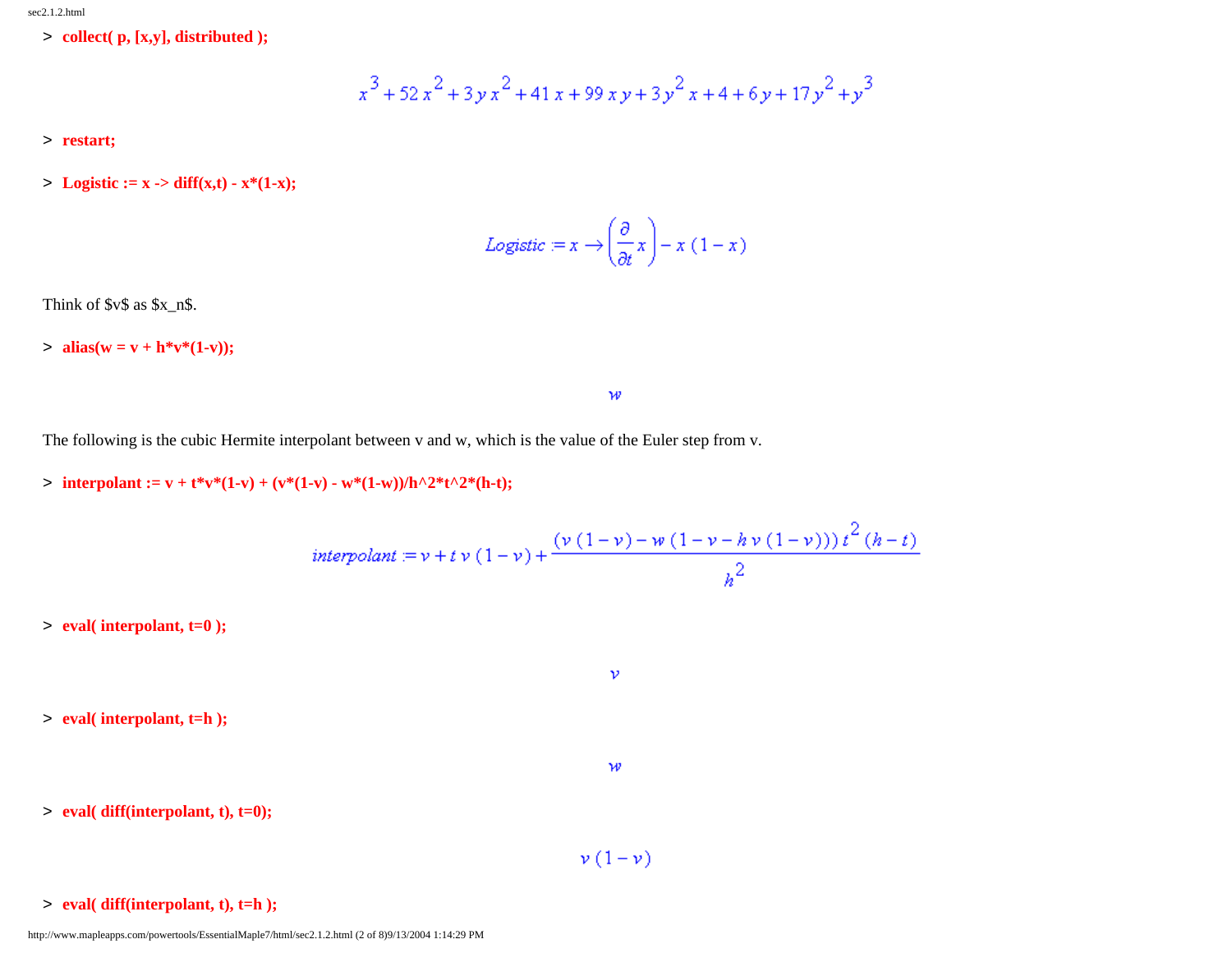$$
w(1-v-hv(1-v))
$$

> **defect := Logistic( interpolant );**

$$
defect := v (1 - v) + \frac{2 (v (1 - v) - w (1 - v - h v (1 - v))) t (h - t)}{h^2} - \frac{(v (1 - v) - w (1 - v - h v (1 - v))) t^2}{h^2}
$$

$$
-\left(v + t v (1 - v) + \frac{(v (1 - v) - w (1 - v - h v (1 - v))) t^2 (h - t)}{h^2}\right)\left(1 - v - t v (1 - v) - \frac{(v (1 - v) - w (1 - v - h v (1 - v))) t^2 (h - t)}{h^2}\right)
$$

> **simpler := collect( eval(defect,t=theta\*h), h, factor );**

$$
simpler := v^{4} (v-1)^{4} \theta^{4} (-1+\theta)^{2} h^{6} - 2v^{3} (2v-1) (v-1)^{3} \theta^{4} (-1+\theta)^{2} h^{5}
$$
\n
$$
+ v^{2} \theta^{3} (-1+\theta) (v-1)^{2} (4v^{2} \theta^{2} - 4v^{2} \theta + 2v^{2} - 4\theta^{2} v + 4v \theta - 2v + \theta^{2} - \theta) h^{4} - v^{2} \theta^{2} (2\theta + 1) (-1+\theta) (2v-1) (v-1)^{2} h^{3}
$$
\n
$$
+ v \theta (-1+\theta) (v-1) (4v^{2} \theta - 2v^{2} - 4v \theta + 2v + \theta) h^{2} + 3v \theta (2v-1) (v-1) (-1+\theta) h
$$

> **series( simpler, h, 3 );**

$$
3\,\nu\,\theta\left(2\,\nu-1\right)\left(\nu-1\right)\left(-1+\theta\right)h+\nu\,\theta\left(-1+\theta\right)\left(\nu-1\right)\left(4\,\nu^{\textstyle 2}\,\theta-2\,\nu^{\textstyle 2}-4\,\nu\,\theta+2\,\nu+\theta\right)h^{\textstyle 2}+O(h^{\textstyle 3})
$$

- > **restart;**
- > **currentdir("C:/books/ess/programs");**
- > **read "veil.mpl";**
- > **K := table();**

### $K:=\operatorname{table}(\left[\!\left[\,\right]\!\right)$

### > **VK := LEM( K ):**

- Warning, label K is assigned a value already.
- Save its contents and issue the command unassign( K );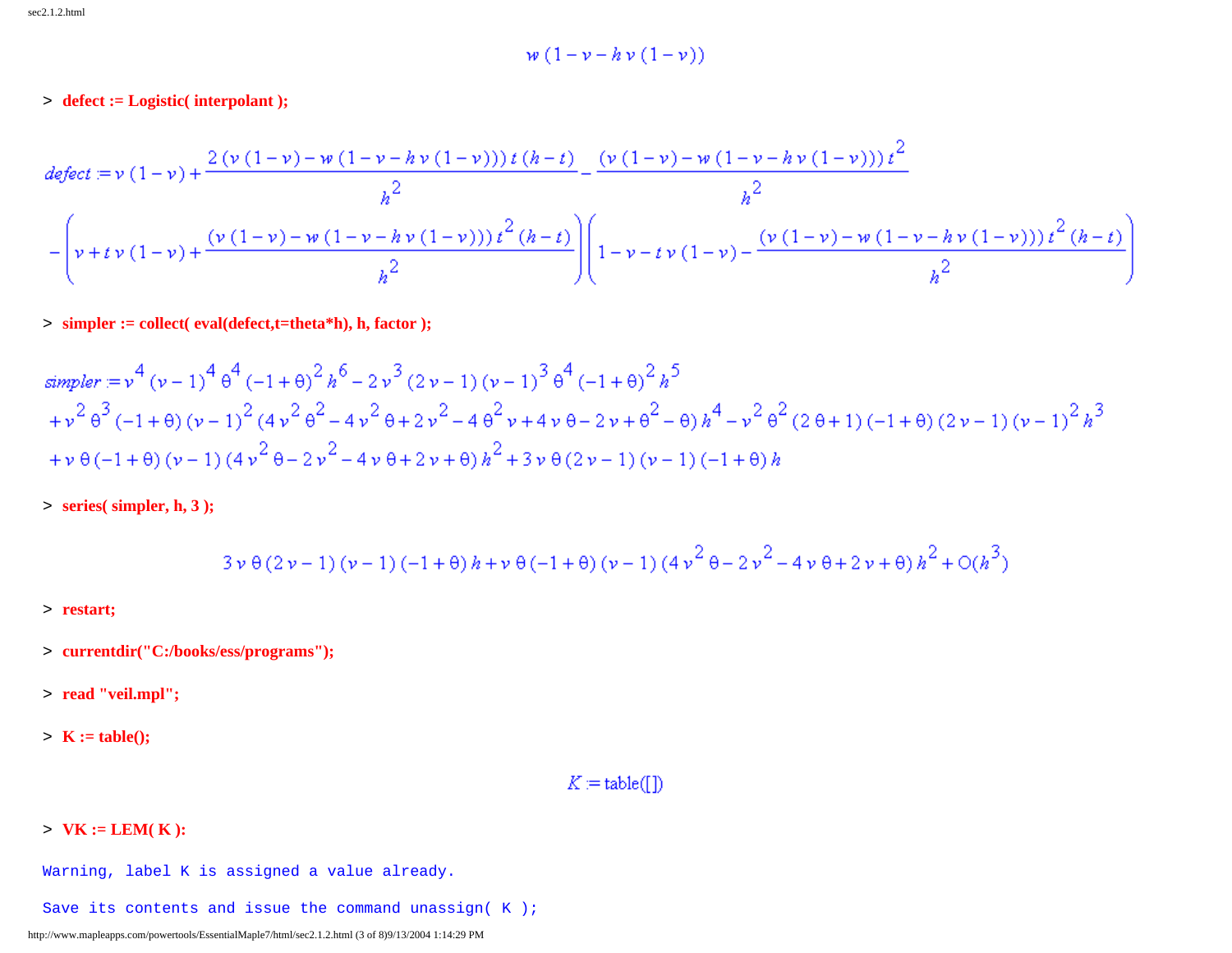There is no need to repeat the call to LEM.

> **unassign( K ):**

 $> \mathbf{VC} := \mathbf{LEM}(\mathbf{C})$ :

> **p1 := sort( randpoly( [x,y,z], dense, degree=7 ) );**

 $n = -85x^7 - 55x^6y - 37x^6z + 97x^5y^2 + 50x^5yz + 56x^5z^2 + 57x^4y^3 - 59x^4y^2z - 8x^4yz^2 + 43x^4z^3 + 54x^3y^4 - 5x^3y^3z$  $-61x^3y^2z^2 - 18x^3yz^3 + x^3z^4 + 41x^2y^5 - 58x^2y^4z + 53x^2y^3z^2 + 83x^2y^2z^3 + 19x^2yz^4 + 49x^2z^5 - 86xy^6 + 30xy^5z + 72xy^4z^2$  $-91xy^{3}z^{3}+68xy^{2}z^{4}-66xyz^{5}-34xz^{6}-61y^{7}-60y^{6}z+29y^{5}z^{2}+78y^{4}z^{3}-17y^{3}z^{4}+5y^{2}z^{5}-59yz^{6}+40z^{7}-35x^{6}+79x^{5}y^{1}$  $+49x^5z+45x^4y^2-93x^4yz-62x^4z^2+99x^3y^3-50x^3y^2z+31x^3yz^2-47x^3z^3-90x^2y^4-z^2y^3z-86x^2y^2z^2-50x^2yz^3$  $+78x^2z^4+80x^3z^5+66xy^4z-53xy^3z^2-72xy^2z^3-53xyz^4-42xz^5+9y^6-66y^5z+39y^4z^2-98y^3z^3-88y^2z^4+62yz^5-78z^6$  $+63x^5+92x^4y+77x^4z-12x^3y^2-26x^3yz-91x^3z^2+94x^2y^3+23x^2y^2z+88x^2yz^2+17x^2z^3-29xy^4-19xy^3z-87xy^2z^2$  $-61xyz^{3} + 88xz^{4} - 32y^{5} + 94y^{4}z - 36y^{3}z^{2} - 43y^{2}z^{3} - 55yz^{4} + 62z^{5} + 66x^{4} - 62x^{3}y - 47x^{3}z - 84x^{2}y^{2} - 53x^{2}yz + 72x^{2}z^{2}$  $-47xy^{3} + 79xy^{2}z - 23xyz^{2} - 76xz^{3} + 68y^{4} + 40y^{3}z - 73y^{2}z^{2} + 25yz^{3} + 11z^{4} - 61x^{3} + 85x^{2}y - 99x^{2}z + 43xy^{2} - 37xyz - 65xz^{2}$ +22y<sup>3</sup> + 25y<sup>2</sup> z + 9yz<sup>2</sup> + 88z<sup>3</sup> - 85x<sup>2</sup> + 31xy + 25xz + 4y<sup>2</sup> + 40yz + z<sup>2</sup> + 28x + 61y + 30z + 81

> **compact1 := collect( p1, [x,y], distributed, VK:-veil );**

compactl = -55  $x^6y + 97x^5y^2 + 57x^4y^3 + 54x^3y^4 - 85x^7 + 41x^2y^5 - 86xy^6 - 61y^7 - K_2x - K_2y + K_1 - K_5x^4y^2 - K_6x^4y + K_4x^5y$  $+K_{19}x^2y^3+K_{20}x^2y^2+K_{21}x^2y+K_{23}xy^4+K_{25}xy^2-K_{10}x^6+7K_{12}x^5-K_{13}y^3-3K_{28}y^6-K_{7}x^3y^3-K_{8}x^3y^2-K_{9}x^3y$  $+K_{11}y^{2}+K_{14}x^{4}+K_{15}y^{4}+K_{16}x^{3}+K_{17}y^{5}-2K_{18}x^{2}y^{4}+10K_{22}xy^{5}-K_{24}xy^{3}-K_{26}xy+K_{27}x^{2}$ 

> **K[1] = VK:-unveil( K[1] );**

$$
K_1 = 81 + 40z^7 + 11z^4 + 88z^3 + 62z^5 - 78z^6 + z^2 + 30z
$$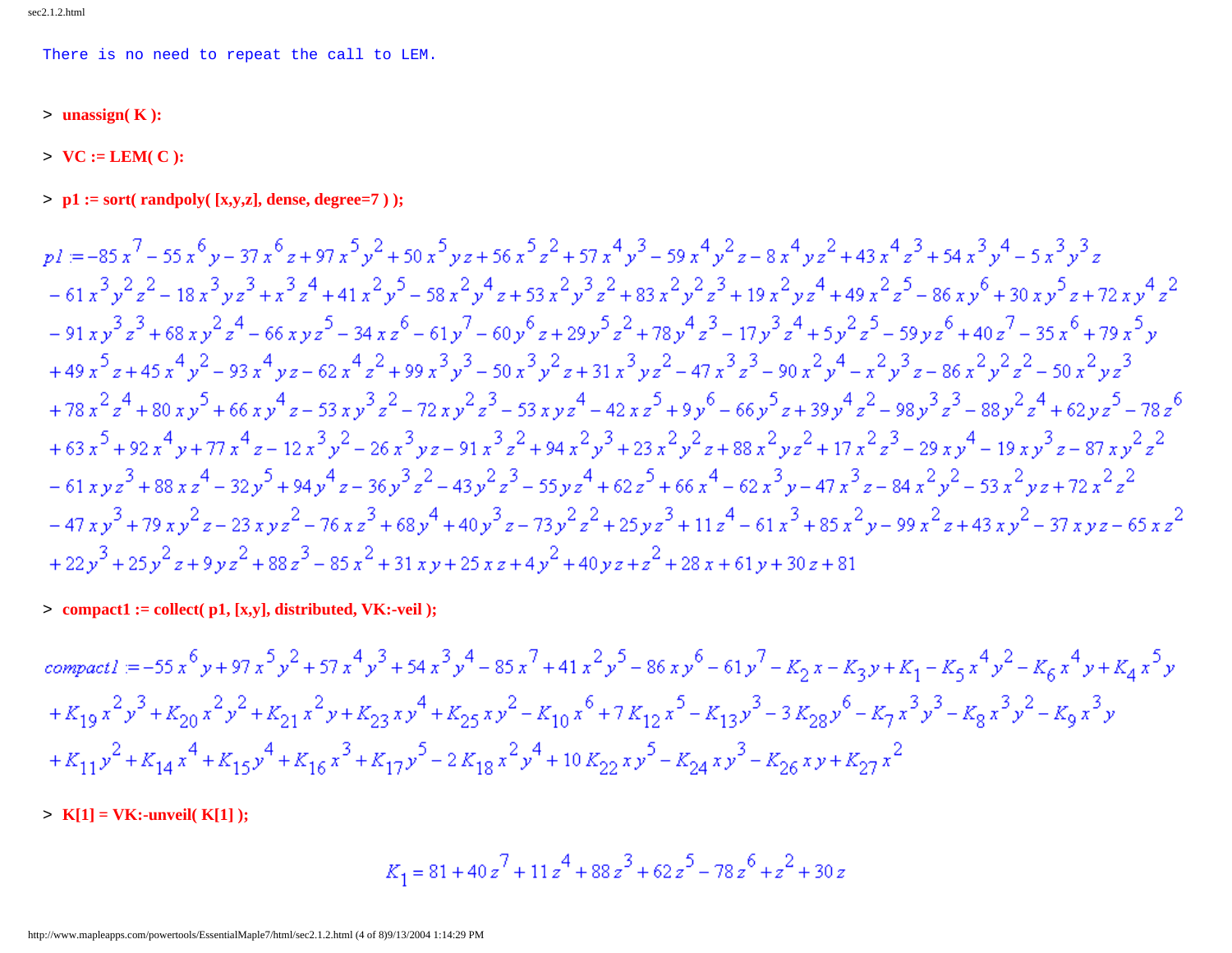> **K[2] = VK:-unveil( K[2] );**

$$
K_2 = 76z^3 - 88z^4 + 34z^6 - 25z + 42z^5 + 65z^2 - 28
$$

> **zero := VK:-unveil( compact1, infinity ) - p1:**

> **normal( zero );**

#### $\theta$

 $> p2 := sort(randpoly([r,ln(r),Y]),$  dense, degree=6);

 $p2 = -5r^6 + 4r^5Y - 28r^5\ln(r) - 48r^4Y^2 + 57r^4Y\ln(r) + 10r^4\ln(r)^2 - 14r^3Y^3 - 68r^3Y^2\ln(r) + 58r^3Y\ln(r)^2 - 7r^3\ln(r)^3 - 39r^2Y^4$  $-4r^2r^3\ln(r)+5r^2r^2\ln(r)^2-91r^2\ln(r)^3-73r^2\ln(r)^4-68r^2\ln(r)+6r^3\ln(r)+6r^3\ln(r)^2+68r^2\ln(r)^3-99r^2\ln(r)^4-14r\ln(r)^5$ + 16  $Y^6$  - 77  $Y^5$   $\ln(r)$  + 92  $Y^4$   $\ln(r)^2$  + 59  $Y^3$   $\ln(r)^3$  - 69  $Y^2$   $\ln(r)^4$  - 90  $Y \ln(r)^5$  - 58  $\ln(r)^6$  - 11  $r^5$  - 11  $r^4$   $Y$  - 82  $r^4$   $\ln(r)$  - 9  $r^3$   $Y^2$  + 14  $r^3$   $Y \ln(r)$  $-94r^3\ln(r)^2+8r^2\frac{r^3}{2}-50r^2\frac{r^2\ln(r)-86r^2\gamma\ln(r)^2+r^2\ln(r)^3-42r\frac{r^4}{2}+6r\frac{r^3\ln(r)+72r\frac{r^2\ln(r)^2+45r\gamma\ln(r)^3-67r\ln(r)^4-40r^5}{r^2\ln(r)^2-67r\ln(r)^4-40r^5}$  $-63 Y^4 \ln(r) - 93 Y^3 \ln(r)^2 - 56 Y^2 \ln(r)^3 - 84 Y \ln(r)^4 - 53 \ln(r)^5 + 38 r^4 - 51 r^3 Y - 35 r^3 \ln(r) - 49 r^2 Y^2 + 50 r^2 Y \ln(r) + 43 r^2 \ln(r)^2$  $-47rY^3 - 87rY^2 \ln(r) - 28rY \ln(r)^2 + 76r \ln(r)^3 + 21Y^4 - 90Y^3 \ln(r) + 91Y^2 \ln(r)^2 - 83Y \ln(r)^3 + 46 \ln(r)^4 - 73r^3 + 11r^2Y + 67r^2 \ln(r)$  $-32rY^2+72rY\ln(r)-61r\ln(r)^2-94Y^3+61Y^2\ln(r)-54Y\ln(r)^2-91\ln(r)^3+93r^2+37rY-46r\ln(r)-98Y^2-3Y\ln(r)+10\ln(r)^2$  $-93r+75Y-82\ln(r)+39$ 

> **compact2 := collect( p2, [r,ln(r)], distributed, VC:-veil );**

$$
compact2 = -28r^{5} \ln(r) + 10r^{4} \ln(r)^{2} - 7r^{3} \ln(r)^{3} - 73r^{2} \ln(r)^{4} - 5r^{6} - 14r \ln(r)^{5} - 58 \ln(r)^{6} - C_{2}r - C_{4}r^{4} - C_{5}r^{3} - C_{6}r^{2} - C_{16} \ln(r)
$$
  
\n
$$
- C_{19} \ln(r)^{4} - C_{20} \ln(r)^{5} + C_{3}r^{5} + C_{1} - C_{7}r^{2} \ln(r)^{3} + 2 C_{9}r^{3} \ln(r)^{2} - C_{10}r \ln(r)^{4} - C_{11}r^{3} \ln(r) - C_{14}r^{2} \ln(r) + C_{17} \ln(r)^{2} + C_{8}r^{4} \ln(r)
$$
  
\n
$$
+ C_{12}r^{2} \ln(r)^{2} + C_{13}r \ln(r)^{3} + C_{15}r \ln(r)^{2} + C_{18} \ln(r)^{3} - C_{21}r \ln(r)
$$

- > **zero := VC:-unveil( compact2 ) p2:**
- > **expand( zero );**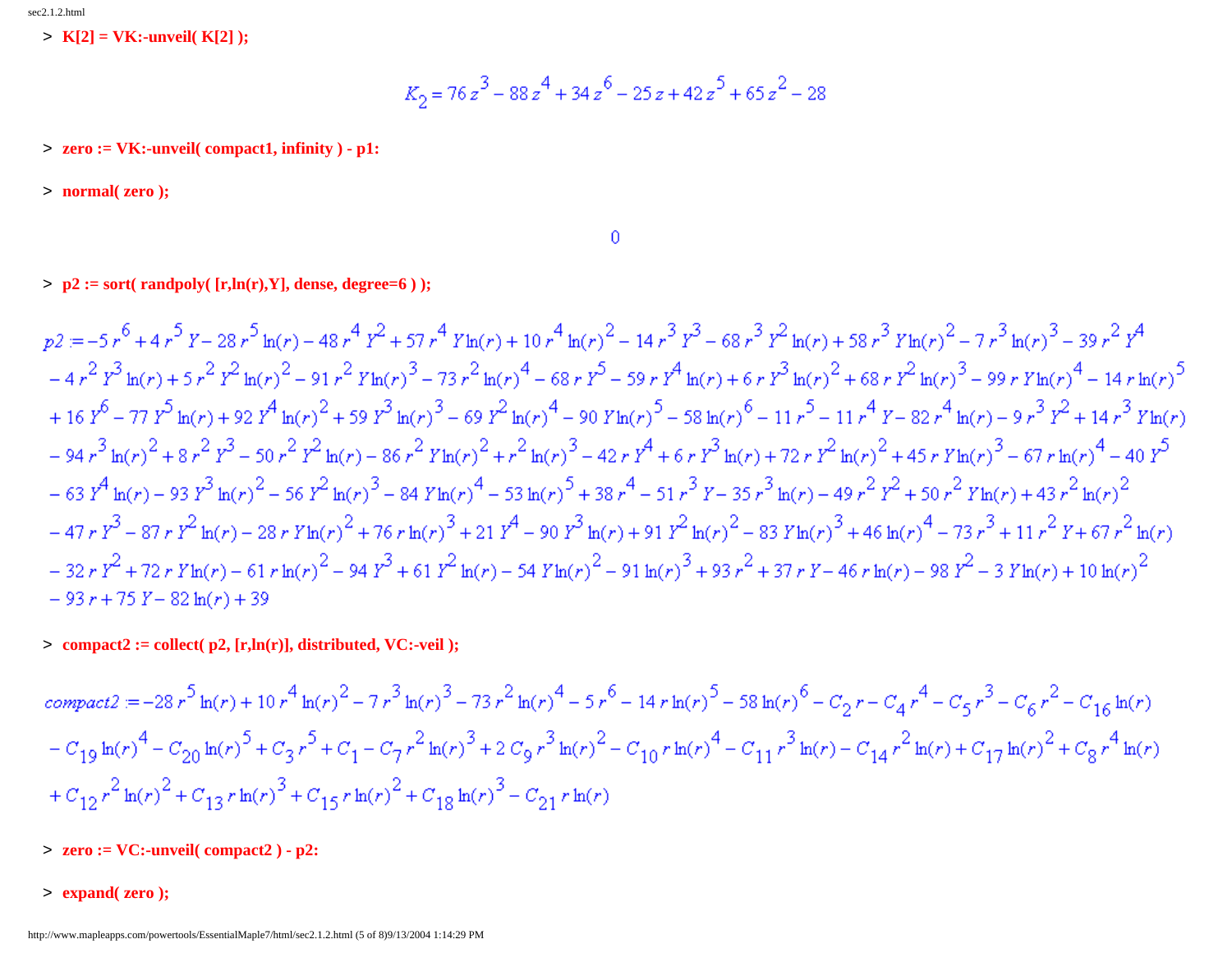### > **p3 := sort( randpoly( [x,y,z,r,ln(r)], dense, degree=3 ) );**

$$
p3 = 95r3 - 67r2 x - 5r2 y + 35r2 z - 18r2 ln(r) - 36r x2 - 95r xy - 62r x z + 68r x ln(r) + 20r y2 + 8r y z + 23r y ln(r) - 63r z2- 67r z ln(r) - 20r ln(r)2 + 95x3 - 68x2 y + 98x2 z - 95x2 ln(r) + 92x y2 + 8x y z - 18x y ln(r) + 66x z2 + 40x z ln(r) + 43x ln(r)2 - 67y3+ 8y2 z + 93y2 ln(r) + 81yz2 - 44yz ln(r) - 81y ln(r)2 - 24z3 - 36z2 ln(r) + 65ln(r)3 + 46r2 - 65r x + 34ry + 19rz + 52r ln(r) + 8x2+ 44xy + 68xz + 6x ln(r) + 45y2 - 80yz - 95y ln(r) + 85z2 + 60z ln(r) + 46ln(r)2 + 31r + 39x + 63y + 95z - 24ln(r) + 63
$$

> **compact3 := collect( p3, [x,y], distributed, VK:-veil );**

$$
compact3 = K_{29} - K_{30}x - K_{31}y + K_{32}y^2 - 67y^3 + 95x^3 - 68x^2y + 92xy^2 - K_{33}xy - K_{34}x^2
$$

> **compact4 := collect( compact3, [y], VC:-veil );**

$$
compact4 = -67y^3 + C_{22}y^2 - C_{23}y + C_{24}
$$

> **VC:-unveil( C[22] );**

$$
K_{32} + 92 x
$$

> **VK:-unveil( K[32] );**

$$
8z + 93\ln(r) + 20r + 45
$$

> **L := [seq( K[i]=VK:-unveil(K[i]), i=29..34 )];**

$$
L = [K_{29} = 63 + 31r + 52r \ln(r) - 24z^{3} + 95z + 19rz - 18r^{2} \ln(r) + 65\ln(r)^{3} + 95r^{3} + 85z^{2} + 60z\ln(r) - 24\ln(r) + 46\ln(r)^{2} - 67rz\ln(r)
$$
  

$$
- 20r \ln(r)^{2} - 36z^{2} \ln(r) + 46r^{2} + 35r^{2}z - 63rz^{2}, K_{30} = -68r \ln(r) + 65r - 39 - 66z^{2} + 62rz - 68z - 43\ln(r)^{2} + 67r^{2} - 40z\ln(r) - 6\ln(r)
$$
  

$$
K_{31} = -63 - 8rz + 44z\ln(r) - 81z^{2} - 34r + 95\ln(r) + 80z - 23r\ln(r) + 81\ln(r)^{2} + 5r^{2}, K_{32} = 8z + 93\ln(r) + 20r + 45,
$$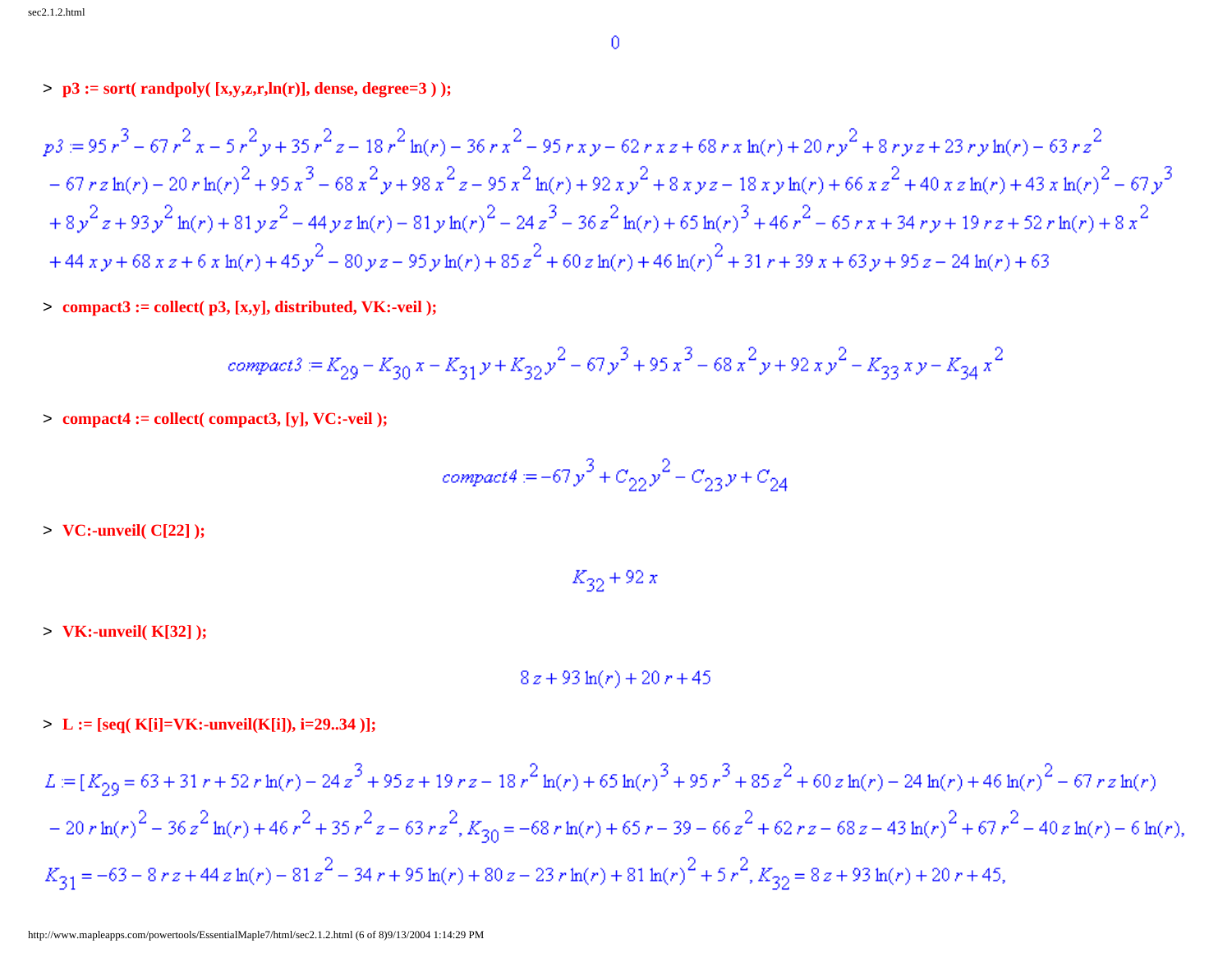$$
K_{33} = -44 + 18 \ln(r) + 95 r - 8 z, K_{34} = 36 r - 8 + 95 \ln(r) - 98 z
$$

- > **codegen[fortran](L,optimized);**
	- $t2 = log(r)$
	- $t3 = r*t2$
	- t5 =  $z**2$
	- t9 =  $r \cdot z$
	- $t11 = r**2$
	- $t14 = t2**2$
	- $t20 = z*t2$
	- $K(29) = 63+31*r+52*t3-24*t5*z+95*z+19*t9-18*t11*t2+65*t14*t2+95*t1$

#1\*r+85\*t5+60\*t20-24\*t2+46\*t14-67\*t9\*t2-20\*r\*t14-36\*t5\*t2+46\*t11+35

#\*t11\*z-63\*r\*t5

- K(30) =  $-68*t3+65*r-39-66*t5+62*t9-68*z-43*t14+67*t11-40*t20-6*t2$
- $t48 = 95*t2$
- K(31) =  $-63-8*t9+44*t20-81*t5-34*r+t48+80*z-23*t3+81*t14+5*t11$
- t53 =  $8*z$
- $K(32) = L53+93*t2+20*r+45$
- $K(33) = -44+18*t2+95*r-t53$
- $K(34) = 36*r-8+t48-98*z$

#### > **codegen[C](L,optimized);**

 $t2 = log(r)$ ;